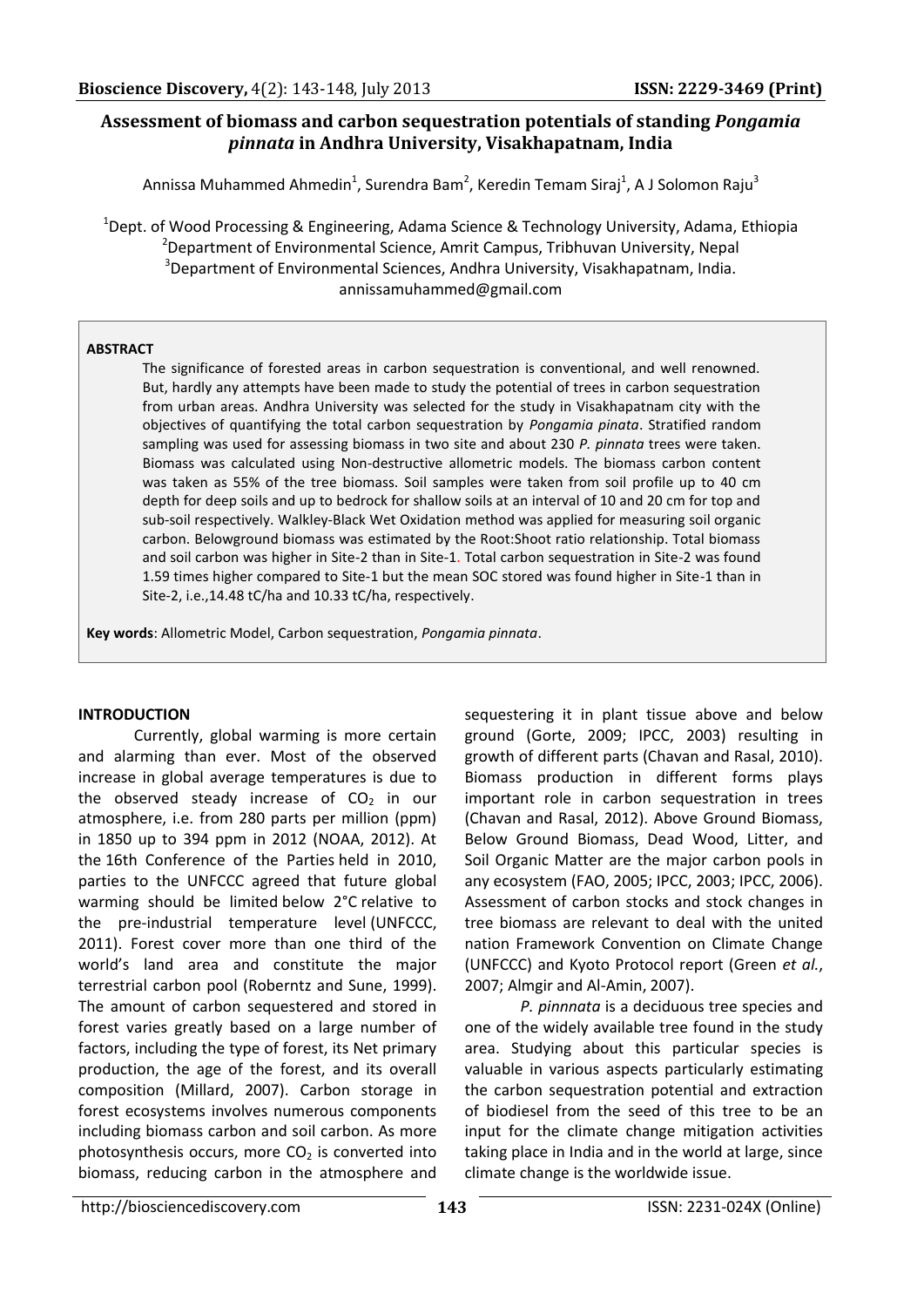# **MATERIALS AND METHODS**

### **Study Site Description**

The study area, under investigation, lies between East longitude  $83^{\circ}$  15' -  $83^{\circ}$  22' and North latitude  $17^{\circ}$  14' - 17 $^{\circ}$  46'. About 70% of the annual rainfall is received during South-West monsoon season, average varying from 500-1000mm. In other seasons, rainfall, if any, is mainly due to thunderstorms and cyclones. The average temperatures are high and uniform and the mean annual temperature is approximately  $25^{\circ}$ C and the highest mean temperature is reached in the month of May. The relative humidity varies from 60-90% with some diurnal fluctuations in the various seasons mentioned above. The soil prevailing inland is of the red type and most of it is of the least fertile variety. Quartzites, quartz veins and red loamy soil are also found in various places. . The vegetation of Andhra University is dry deciduous and deciduous scrub types.

# **Tree Sampling**

Stratified random sampling was used for collecting data for the tree biomass under study. Nested quadrates of size 10 m x 10 m for trees were laid. The sampling stratums were located in the field by selecting coordinate pairs randomly after determining the number of sampling quadrates in each stratum. The number of samples for each stratum was selected proportional to its extent. The geographical positions were fixed in the European Coordinate Reference Systems (CRS identifier ERTS89, Ellipsoidal CRS) (Boucher and Altamini, 1992). The coordinate pairs of each stratum were located in the field with a global positioning system (GPS).

# **Biophysical Measurements**

Mathematical model was developed for the measurements of biomass by considering Diameter at Breast Height (DBH) and the girth at DBH at approximately 1.3 meter. The tree having diameter above 7.5 cm were treated as trees. Techniques, such as clinometers, wooden pole, and considering the height of the near building to the tree were implemented according to the situation where the trees were grown. The height of the tree was calculated by considering the angle between the tree top and eye view at breast height angle (α).

# **Soil Sampling**

The soil sample was taken from the centre of each quadrate by driving a core sampler up to 40 cm depth. Soil cores were sectioned into 0-10, 1020 and 20-40 cm increments for 40 cm samples, then the soil was categorised as top soil (up to 20 cm) and Sub soil (up to 40 cm). The sampling points were taken 1 m distant from tree stems and animal holes, disturbances like wind-thrown trees and trails were avoided (IPCC, 2003).

# **Biomass Estimation of the Tree**

The biomass was estimated from allometric relations between the tree diameter at DBH and tree biomass (Ter-Mikaelian *et al.,* 1997; Tritton and Hornbeck, 1982; Zewdie *et al.,* 2009). For the estimation of aboveground biomass, the model developed by Brown *et al* (1989) has been used. The equation used for estimation of biomass was:

# **Y = Exp. {-2.4090 + 0.9522 In (D<sup>2</sup> x H x S)}**

**Where; Exp. {....}** means the "raised to the power of {....}". **Y** is the above ground biomass (kg), **H** is the height of the trees (meter), **D** is the diameter at breast height in cm, and **S** is the wood density (gm/cm<sup>3</sup> ).The specific gravity of *P. pinnata* tree was taken as 0.609 (Rajput *et al.,* 1985).

Belowground biomass was estimated 20% of the aboveground biomass (Cairns *et al.,* 1997; Mokany *et al.,* 2006) and 15% of aboveground biomass was considered for litter biomass estimation (Achard *et al.,* 2002).

#### **Estimation of Soil Organic Carbon**

The amount of SOC that was stored in a soil was calculated using the equation given by Broos and Baldock 2008, i.e.

### **SOC (t/ha) = Depth (cm) x Bulk Density (g/cm<sup>3</sup> ) x Organic Carbon Content (%)**

Walkley‐Black wet oxidation method was employed to assess the organic carbon content (%) of the soil (Walkley and Black, 1934).

# **Bulk Density Measuremen:**

The bulk density of the soil under investigation was determined based on the method suggested by IPCC 2003.

$$
BD_{sample} = \underline{ODW - RF}
$$

$$
CV
$$

Where; BD<sub>sample</sub> means bulk density of the < 2mm fraction, in grams per cubic centimetre  $(g/cm<sup>3</sup>)$ , **ODW** is oven dry mass total sample in gram, **CV** is core volume in cm<sup>3</sup>, and RF is mass of coarse fragments (> 2 mm) in gram.

#### **Estimation of C-Stock of the Tree**

The coefficient of 0.55 was adapted for the conversion of biomass to carbon, offered by Winrock 1997.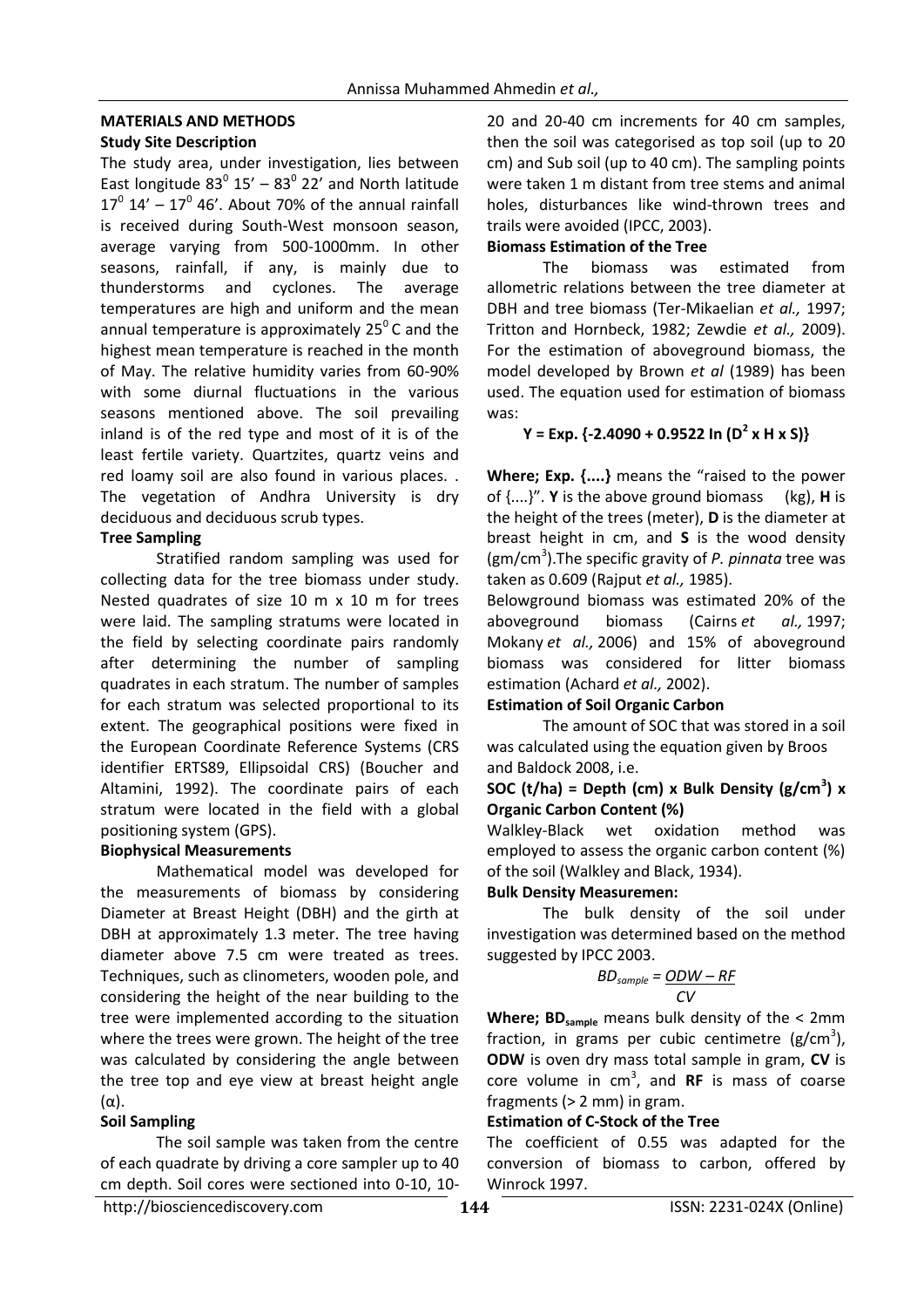#### **RESULTS AND DISCUSSION**

#### **Standing** *P. pinnata* **Distribution**

About 230 *P. pinnata* was identified to assess the biomass and C-Stock. The average number of *P. pinnata* counted per quadrate was 3.29 in Site-1 and 3.19 in Site-2. The respective mean biomass stored per quadrate was found to be 0.42t and 1.32t in Site-1 and in Site-2, respectively. This shows that there was negative relationship between biomass and number of trees present per quadrate. It is due to the presence of less matured, but high number, *P. pinnata* trees found in Site-1. *P.pinnata* attaining a height of about 18 m and a trunk diameter of more than 50 cm in its maturity stage (GOI, 1983). The highest DBH trees were observed in Site-2, i.e., 64.65cm, 62.10cm, and 57.00cm.The DBH of the sampled trees was ranged from 7.64 cm to 64.65 cm.

#### **Biomass Estimation**

The average number of *P. pinnata* counted per quadrate was 3.29 in Site-1 and 3.19 in Site-2. The respective mean biomass stored per quadrate was found to be 0.42t and 1.32t in Site-1 and in Site-2, respectively. The total biomass in above-ground, below-ground and litters of both sites was found to be 46.92 t, 9.38 t and 7.04 t, respectively. The biomass observed in Site-1 was much lesser than Site-2 with 23% and 77%, respectively. The mean biomass fraction of 0.28 t per tree was resulted in the study area. A significant difference in biomass between Site-1 and Site-2 has been observed and also a structural difference between trees sampled from both places was seen. Based on the allometric

equation used, most of the biomass was accumulated in the aboveground compartment of the plant, i.e. 80% biomass. These were coinciding with many studies giving percentages of aboveground biomass, e.g. 81.9% (Nascimento and Laurance, 2002) and 81% (Henry *et al.,* 2009).

#### **C-Stock Estimation**

The amount of sequestered organic carbon in the aboveground, belowground, and litter biomass was 5.93 tC, 1.17 tC, and 0.89 tC in Site 1 and 19.93 tC, 3.99 tC, and 2.99 tC. Regarding to the mean carbon sequestration rate of the aboveground biomass, Site-2 sequestered more organic carbon (53.85 tC/ha) than Site-1 (17.45 tC/ha). Considering both Sites, the belowground biomass mean C-Stock per tree was 0.023 tC. The estimated average C-Stock of *P. pinnata* was 23.52 tC ha<sup>-1</sup> in Site-1 and 72.70  $tC$  ha<sup>-1</sup> in Site-2 and an average equivalent of 86.34  $tCO<sub>2</sub>$  ha<sup>-1</sup> and 266.84 tCO<sub>2</sub> ha<sup>-1</sup> has been stored (Table 1).

#### **Total Biomass, C-Stock and CO<sup>2</sup> Sequestered by the Tree**

A total of 63.34t biomass, 34.90t of C and 128.08t of  $CO<sub>2</sub>$  was estimated by this assessment from the sampled *P. pinnata* trees. Since the highest DBH trees were accumulated in Site-2 (64.65cm, 62.10cm, 57.00cm), the biomass got more in Site-2 than Site-1. There were large differences in C-Stock between stratums. The range of carbon stored in biomass of the surveyed trees was from 1.41 to 34.30  $tC$  ha<sup>-1</sup>. This was due to the large variation in biomass between stratums (Fig. 1).

| <b>Stratum</b> | Mean C-Stock (t ha <sup>-1</sup> ) |        |                          |       |                              |       | Mean $CO2$ (t ha <sup>-1</sup> ) |        |                          |        |        |        |
|----------------|------------------------------------|--------|--------------------------|-------|------------------------------|-------|----------------------------------|--------|--------------------------|--------|--------|--------|
|                | <b>AGB</b>                         |        | <b>BGB</b>               |       | Litter                       |       | <b>AGB</b>                       |        | <b>BGB</b>               |        | Litter |        |
|                | $S-1$                              | $S-2$  | $S-1$                    | $S-2$ | $S-1$                        | $S-2$ | $S-1$                            | $S-2$  | $S-1$                    | $S-2$  | $S-1$  | $S-2$  |
| 1              | 21.21                              | 80.17  | 4.13                     | 16.03 | 3.18                         | 12.02 | 77.83                            | 294.22 | 15.16                    | 58.84  | 11.67  | 44.13  |
| 2              | 17.72                              | 67.85  | 3.54                     | 13.57 | 2.66                         | 10.18 | 65.05                            | 249    | 13.01                    | 49.80  | 9.76   | 37.35  |
| 3              | 10.45                              | 39.21  | 2.09                     | 7.84  | 1.57                         | 5.88  | 38.36                            | 143.91 | 7.67                     | 28.78  | 5.75   | 21.6   |
| 4              | 32.17                              | 18.48  | 6.43                     | 3.71  | 4.82                         | 2.77  | 118.06                           | 67.83  | 23.61                    | 13.63  | 17.71  | 10.17  |
| 5              | 11.99                              | 28.15  | 2.40                     | 5.63  | 1.78                         | 4.22  | 43.99                            | 103.31 | 8.8                      | 20.66  | 6.6    | 15.5   |
| 6              | 14.41                              | 47.77  | 2.88                     | 9.55  | 2.16                         | 7.16  | 52.88                            | 175.30 | 10.58                    | 35.06  | 7.93   | 26.3   |
| 7              | $\overline{\phantom{a}}$           | 37.40  |                          | 7.48  |                              | 5.61  |                                  | 137.26 | $\overline{\phantom{a}}$ | 27.45  |        | 20.59  |
| 8              |                                    | 95.73  | $\overline{\phantom{a}}$ | 19.15 | $\overline{\phantom{a}}$     | 14.36 |                                  | 351.33 | $\overline{\phantom{a}}$ | 70.27  |        | 52.70  |
| 9              |                                    | 58.04  | $\overline{\phantom{a}}$ | 11.61 |                              | 8.71  | $\overline{\phantom{a}}$         | 213.03 | $\overline{\phantom{a}}$ | 42.60  |        | 31.95  |
| 10             |                                    | 66.42  | $\overline{\phantom{a}}$ | 13.28 | $\overline{\phantom{0}}$     | 9.96  |                                  | 243.75 | $\overline{\phantom{a}}$ | 48.75  |        | 36.56  |
| 11             | $\overline{\phantom{a}}$           | 254.05 | $\overline{\phantom{a}}$ | 50.81 | $\overline{\phantom{0}}$     | 38.11 | $\qquad \qquad \blacksquare$     | 932.36 | $\overline{\phantom{a}}$ | 186.47 |        | 139.85 |
| 12             | $\overline{\phantom{a}}$           | 126.3  | $\overline{\phantom{a}}$ | 25.26 | $\qquad \qquad \blacksquare$ | 18.94 | -                                | 463.51 | $\overline{\phantom{a}}$ | 92.70  |        | 69.53  |

**Table 1: Mean C-Stock and CO<sup>2</sup> sequestered across stratum**

AGB: Aboveground biomass; BGB: Belowground biomass; S-1: Site 1; S-2: Site 2

http://biosciencediscovery.com **145 145** ISSN: 2231-024X (Online)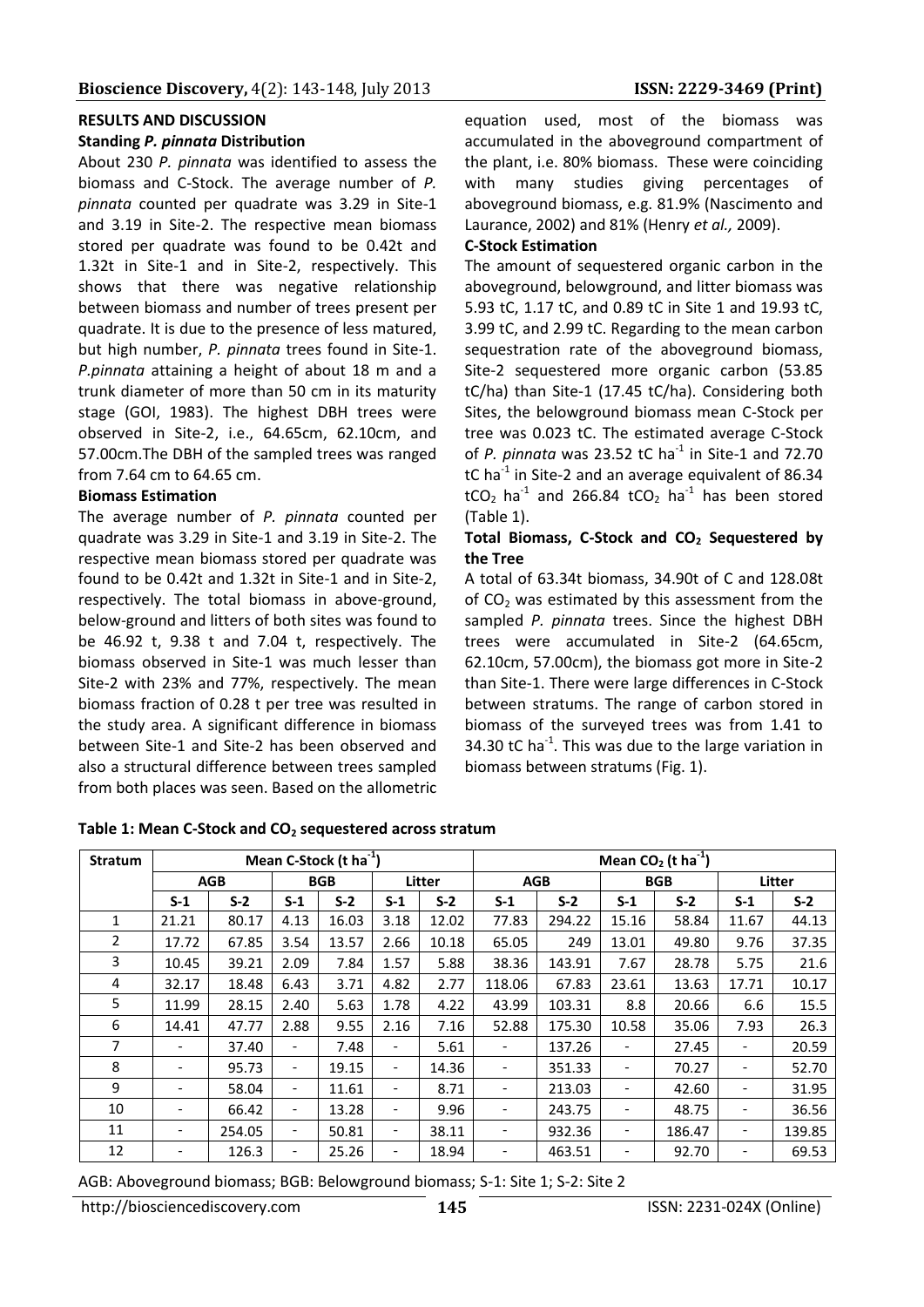

**Fig. 1: Tree Biomass, C-Stock and CO<sup>2</sup> sequestered across the stratum**

# **Bulk Density Determination**

The average bulk density at each site was 0.66 g/cm<sup>3</sup> in Site-1 and 1.12 g/cm<sup>3</sup> in Site-2. On one hand, this implies that, the organic matter presented in Site-1 was more compared to Site-2, on the other hand, the rate of decomposition of letters and dead woods in Site-2 was. This led to lower amount of carbon stored by the soil in Site-2. **Soil Organic Carbon Sequestration**

A total of 210.77 tC SOC was found to be sequestered in the study area. The highest mean C-Stock of the soil was observed in Site-1 than Site-2, i.e., 14.48 tC ha<sup>-1</sup> and 10.33 tC ha<sup>-1</sup>, respectively. It was the result of stable situation observed to decompose the litters in Site-1. The study area, where this assessment has been made, was relatively disturbed and less protected land. Therefore the amount of SOC decreases as litter input is relatively low, due to regular removal of litters and dead woods, so that it leaves only the roots as input to the belowground C-pool.

# **Total Carbon and CO<sup>2</sup> Sequestered**

The cumulative amount of carbon and  $CO<sub>2</sub>$ sequestered throughout the study area was about 245.67 tC and  $901.61$  tCO<sub>2</sub>, respectively. This result represents the carbon stock and  $CO<sub>2</sub>$  presented in aboveground, belowground, litter and soil organic matter. The SOC was accounted for 86 % of the total carbon sequestered in the study area and the remaining 14 % of the carbon was by the tree biomass. The organic carbon sequestered per species at Nandghur village in Pune district were *Mangifera indica* (95.2 tons), *Dalbergia lanceolaria* (73.082 tons), *Ficus racemosa* (57.96 tons), *P. pinnata* (60.48 tons), *Lagerstoemia microcarpa* (43.0 tons), *Syzygium cumini* (41.36 tons), *Acacia spp* (24.0 tons), *Dendrocalamus strictus* (19.5 tons), *Memecylon umbellatum* (18.6 tons), and *Bombax ceiba* (11.7 tons) (Hangarge *et al.*, 2012). The assessment made in the university campus of Aurangabad shown that the above ground carbon, below ground carbon and mean organic carbon of *Azadirachta indica* was 1.91, 0.26, 2.08 t/tree respectively (Chavan and Rasal, 2010). Our assessment revealed that 34.39 tons of carbon was sequestered in both sites of the study area by *P. pinnata.* The significant amount of carbon sequestered at both sites of the study area (with total area of 422 acres) indicates the potential and significant CO<sub>2</sub> sequestration by *P. pinnata* and the soil. Thus, this study confirms that *P. pinnata* is a potential tree found in the study area in plenty amount that provides a substantial role in cleaning the atmosphere from  $CO<sub>2</sub>$  dirt.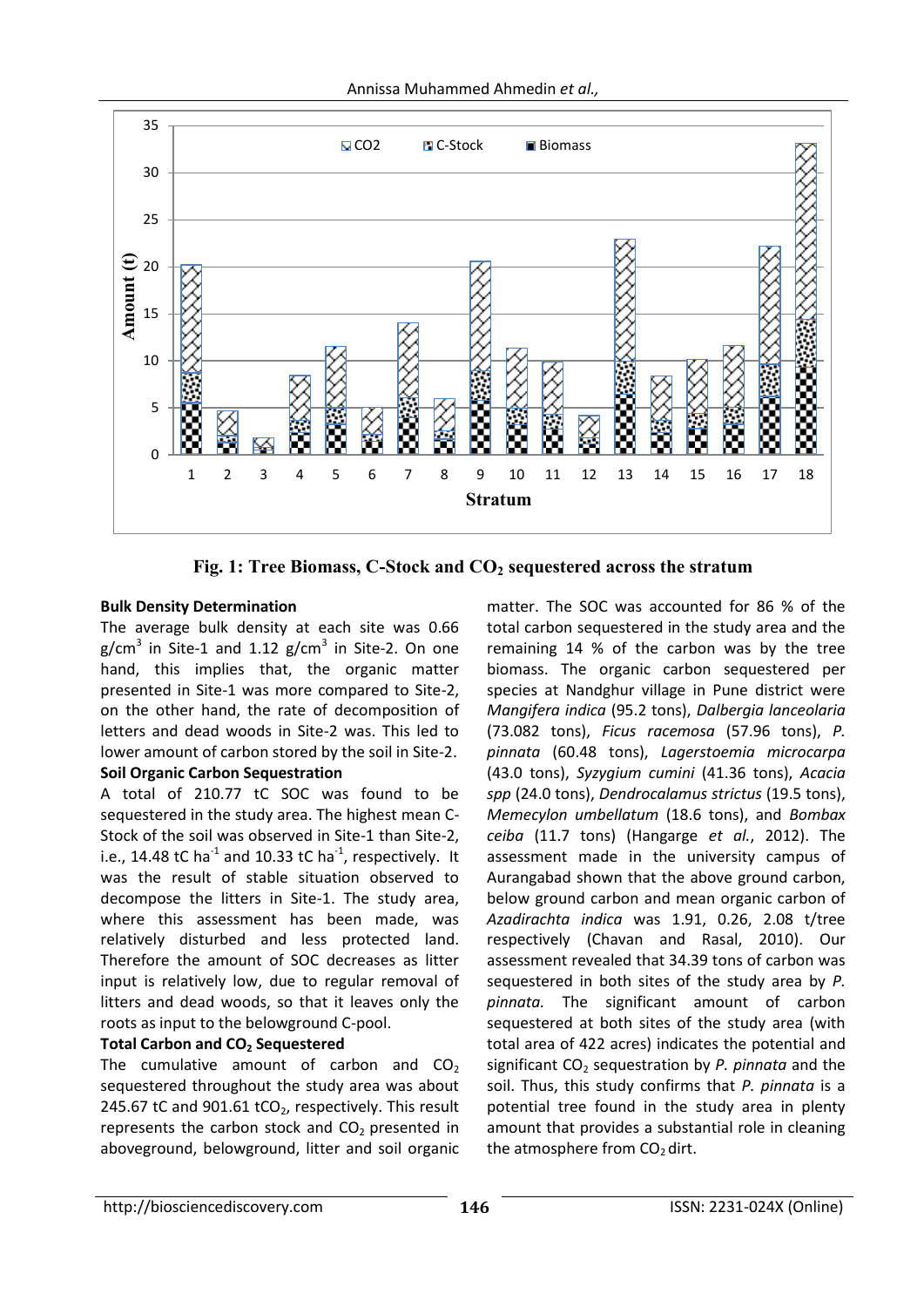#### **ACKNOWLEDGMENT**

The first author likes to express special gratitude to the faculty members of Department of Environmental Sciences, Andhra University.

Further, this author also thanks the Ethiopian Ministry of Education, Ethiopian Embassy, and Adama Science and Technology University for their moral and financial support.

#### **LITERATURE CITED**

**Achard F, Eva HD, Stibig HJ, Mayaux P, Gallego J, Richards T and Malingreau JP, 2002.** Determination of deforestation rates of the world's human tropical forests Science 297, 999–1002.

**Boucher, C. and Z Altamimi, 1992.** *The EUREF Terrestrial Reference System and its First Realization*, pp. 205-213.

**Broos K and Baldock J, 2008.** Building soil carbon for productivity and implications for carbon accounting, in *2008 South Australian GRDC Grains Research Update.*

**Brown, S., Gillespie, AJR. and Lugo, AE, 1989.** Biomass estimation methods for tropical forests with applications to forest inventory data. *Forest Science,* **35**:881- 902.

**Cairns MA, Brown S, Helmer EH and Baumgardner GA, 1997.** Root biomass allocation in the world's upland forests 111 1–11.

**Chavan BL and Rasal GB, 2010.** Sequestered standing carbon stock in selective tree species grown in University campus at Aurangabad, Maharashtra, India. *IJEST*, **2**(7): 3003-3007.

**Chavan BL and Rasal GB, 2012.** Carbon [Sequestration](http://jsrr.in/Vol%202%20No.%201/Chavanbl51-55.pdf) potential and status of *Peltophorum [pterocarpum](http://jsrr.in/Vol%202%20No.%201/Chavanbl51-55.pdf)* (DC.) K. [Heyne](http://jsrr.in/Vol%202%20No.%201/Chavanbl51-55.pdf)**.** *Science Research Reporter*, **2**(1):51-55.

**FAO, 2005.** Support to national forest assessment. FAO Forestry Department website [\(www.fao.org/forestry/en/\)](http://www.fao.org/forestry/en/).

**Green R, Tobin B, O'Shea M, 2007.** Above and below ground biomass measurements in an unthinned stand of Sitka spruce (*Piceasitchensis* (Bong) Carr.). *Eur. J. forest Res.,* **126**: 179−188.

**Gorte R, 2009.** Carbon Sequestration in Forests. *Congressional Research Service,* CRS report for congress

**GOI (Government of India), 1983.** *Troup's The Silviculture of Indian Trees*, Volume IV, Leguminosae. Government of India Press, Nasik, India. 345 p.

**Hangarge** *et al***, 2012.** Carbon Sequestration potential of tree species in Somjaichi Rai (Sacred grove) at Nandghur village, in Bhor region of Pune District, Mahrashtra State, India. *Annals of Biological Research,* **3** (7):3426-3429.

**IPCC, 2003.** Good Practice Guidance for Land Use. Land-Use Change and Forestry. IPCC National Greenhouse Gas Inventories Programme. Kanagawa, Japan.

**IPCC, 2006.** Guidelines for national greenhouse gas inventories. Vol. 4, Agriculture, Forestry and other land use (AFLOLU). Institute for Global Environmental strategies, Hayama, Japan.

**Millard P., Sommerkorn M., & Grelet G. 2007.** Environmental Change and Carbon Limitation in Trees: A Biochemical, Ecophysiological and Ecosystem Appraisal. *New Phytologist*, **175**(1): 11-28.

**Mohammed Alamgir, M Al-Amin, 2007.** Organic carbon stock in trees within different Geopositions of Chittagaon (South) forest division, Bangladesh. *Journal of Forestry Research,* **18**(3): 174-180.

**Mokany K, Raison JR and Prokushkin AS, 2006.** Critical analysis of root-shoot rations in terrestrial biomes Glob. *Change Biol*.**12** 84–96.

**NOAA, 2012.** National Oceanic and Atmospheric Administration. (www.esrl.noaa.gov/gmd/ccgg/trends/)

**Rajput SS, Shukla NK and VK Gupta, 1985.** Specific gravity of Indian timbers. *Journal of Timber Development Association of India*, **XXX**I(3), 12-41.

**Robertz, P and Sune, 1999.** Effects of long term CO<sub>2</sub> enrichment and nutrient availability in Norway spruce. II *Foliar chemistry*, Trees 14, 17‐27.

**Ter-Mikaelian MT, and Korzukhin MD, 1997.** Biomass equations for sixty-five North American tree species. *Forest Ecology and Management,* **97**:1-24.

**Tritton LM, and Hornbeck JW, 1982.** Biomass equations for major tree species of the northeast. USDA Forest Service General Technical Report N-69.

**UNFCCC, 2011**. Status of Ratification of the Kyoto Protocol.

**Walkley A, Black IA, 1934.** An examination of the Degtjareff method for determining soil organic matter, and a proposed modification of the chromic acid titration method. *Soil Science* **37:**29-38.

http://biosciencediscovery.com **147 147** ISSN: 2231-024X (Online)